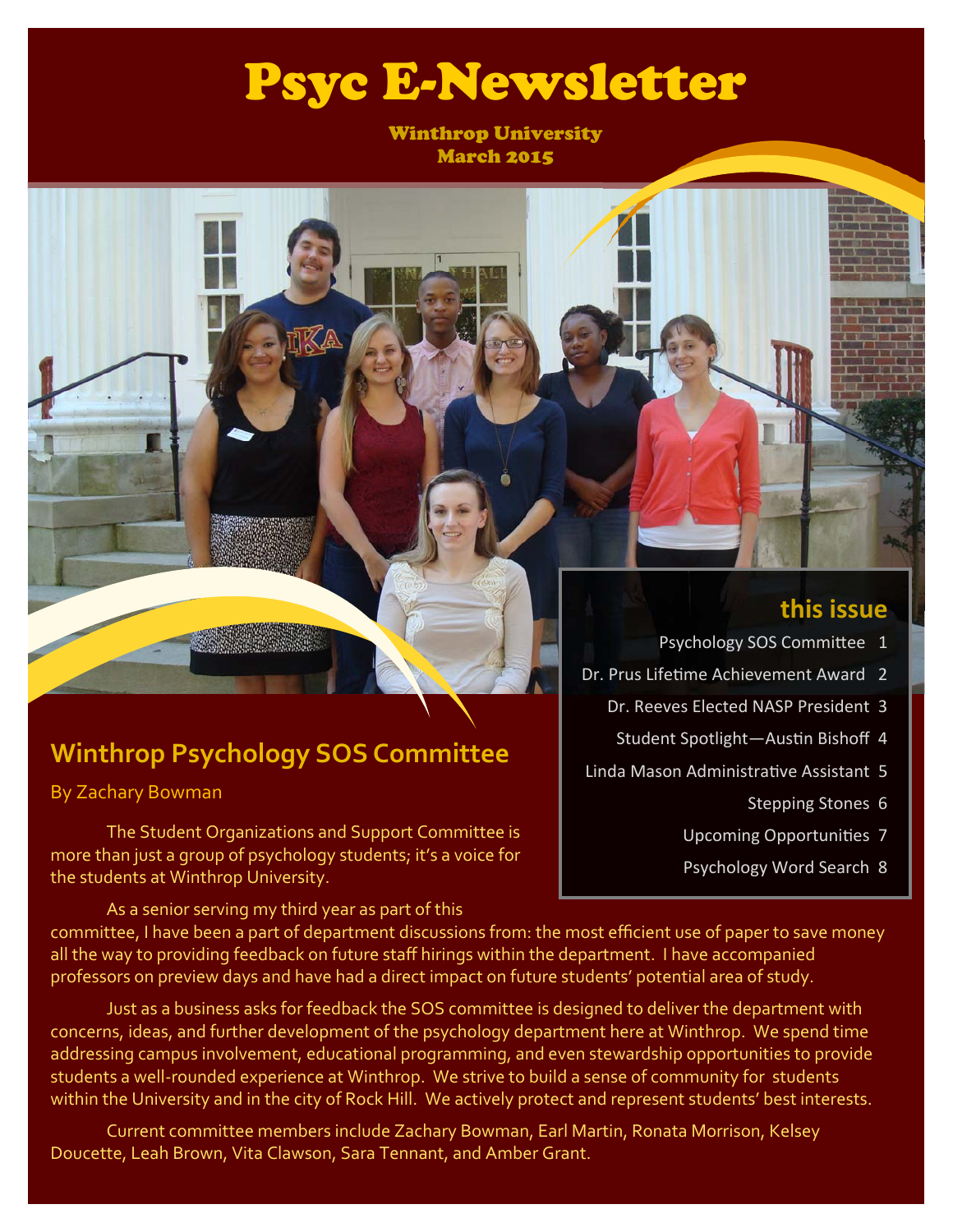## **Dr. Prus Wins Lifetime Achievement Award**

**By Ashleigh Stallworth** 

Dr. Joseph Prus, Chair of **Psychology** and Director of School Psychology's graduate program here at Winthrop, recently won the National **Association** of School



Psychologists (NASP) Lifetime Achievement Award. The purpose of this award is to "recognize a member of the school psychology profession who has devoted his or her professional life to the improvement of the profession." In order to be nominated for it, a person must have completed at least twenty‐five years of service to the field of school psychology, been a member of NASP for at least twenty years, and must have completed ten or more years in NASP leadership. I recently had the honor to sit down with Dr. Prus and ask about him about his accomplishments.

 Upon asking which of his accomplishments he was most proud of, Prus said that as a faculty member, he takes the greatest pride in the accomplishments of Winthrop students and alumni that he has taught and supervised. He is also proud of the work he has done on NASP professional standards and the fact that he was the first and only arts and sciences faculty member to be selected to chair the National Council for Accreditation of Teacher Education executive board.

 Dr. Prus knew he wanted to work with children and youth since high school, when he coached a little league team. But he didn't come to learn about school psychology until August of his senior year, when his undergraduate advisor told him about the field and helped him make some connections with school psychology faculty.

When deciding which career path to follow, Dr. Prus said he tried to think ahead to someday when he would be retiring and ask, "If I choose this career, will I look back and feel that I had made a contribution to society and made a difference?" He also stated that not long after beginning to work as a school psychologist, he knew he had made the right choice.

 When asked about his favorite thing about Winthrop, Dr. Prus said he loved his colleagues and students, who make Winthrop a great place to work and learn. Winthrop is proud to have Dr. Prus as a part of the faculty!

## **NASP LifeƟme Achievement Award**

Candidates for the NASP Lifetime Achievement Award must have:

- At least 25 years of service in the field of school psychology
- Maintained active NASP membership for at least 20 years; must be a current member
- Served 10 or more years in NASP leadership positions

Candidates are evaluated in terms of major contributions to the field of school psychology throughout their careers in each of the following areas:

- Direct service to children, schools, and families by providing school‐based comprehensive services and/or administration and supervision of school‐ based psychological services.
- Service to the profession through local, state, and national organizations dedicated to the development and implementation of school psychological services
- **•** Service to the profession through the development of school psychology training programs or through the provision of continuing professional development opportunities
- Service to the profession through research and publications that contribute to the knowledge base of school psychology.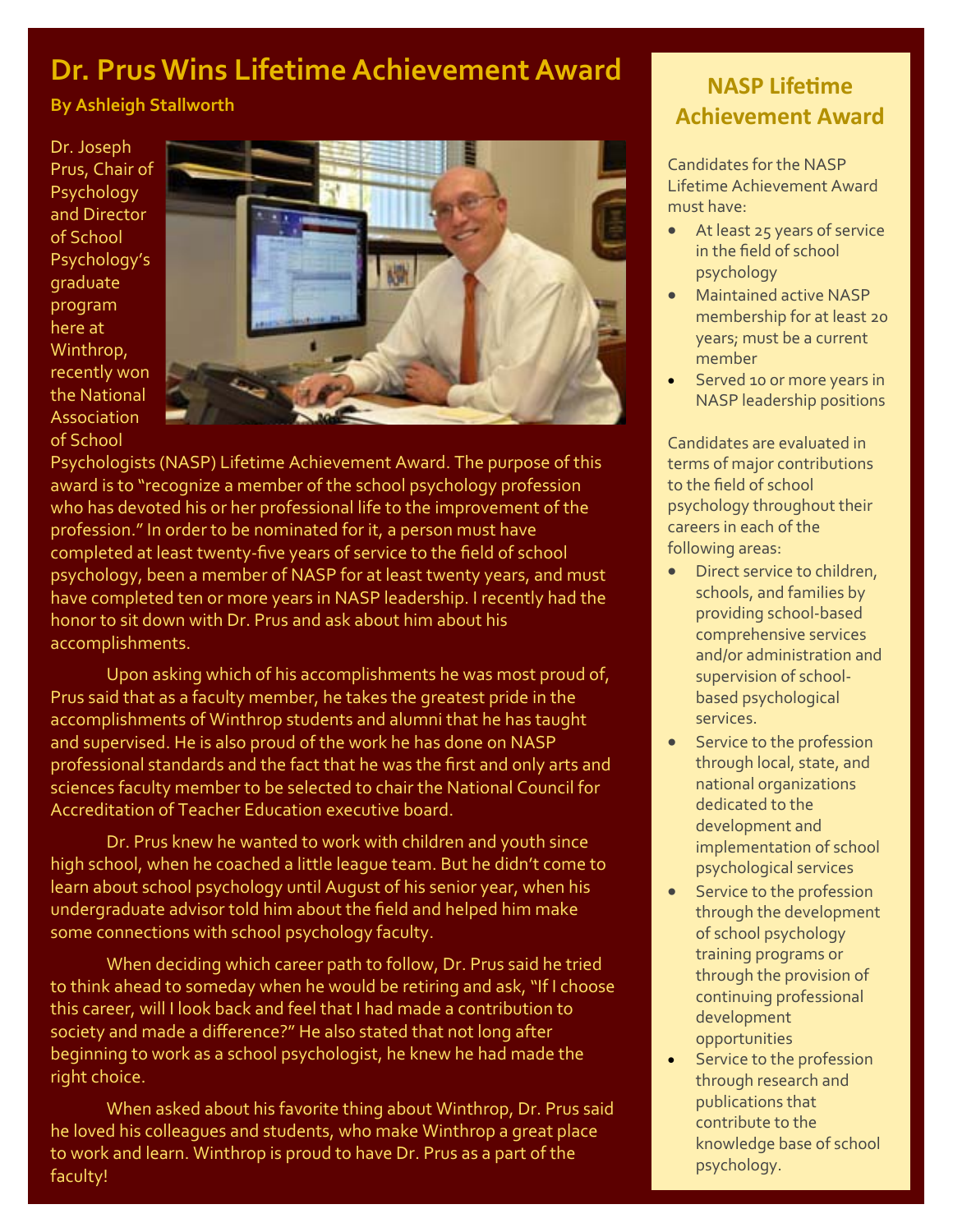## **The Personal Side**

In her precious spare time Dr. Reeves enjoys skiing, playing golf, reading fun books, and running with her dog.

She is concerned about the divisiveness in our country. The leaders of our country modeling bullying behavior rather than an environment of tolerance and respect for each other. She feels these are not good role models for our children.

She is very grateful to have a very supportive husband and parents who had a very positive impact on her life. She said her parents taught her "Life is what you make it. Work hard and good things will come. Education comes first."



## **Dr. Reeves Elected NASP President**

**By Melissa Snodgrass** 

Dr. Melissa Reeves, adjunct faculty member in the School Psychology graduate program at Winthrop, was recently elected president of the National Association of School Psychologists (NASP). Here at Winthrop, she teaches and supervises students studying to become school psychologists.

 As president, she would like to "continue to educate parents, politicians, and school administrators on the importance of mental health and how it underlies academic achievement. They need to see the importance of investing in our children not just in education but their social and emotional well‐being." She would



like to see school psychologists be empowered to advocate for their profession. She says "if we invest in prevention initiatives now it will help kids early on."

 She has always had a passion for working with children, families, and schools, and this passion was a large determining factor in her career choice. She earned a B.A. in Special Education, an M.A. in Counseling Psychology, and a Ph.D. in School Psychology. She is also interested in children with special needs, an interest that developed after working with special needs children at the Special Olympics.

 Her advice to any students interested in going into School Psychology is to select a program very carefully and make sure that the school has a NASP approved program. She also says to research schools and determine if it is teaching just about how to test and write reports or a more expanded role as a consultant as well. Winthrop's School Psychology program is practitioner‐ focused and helps prepare the student for a career as a school psychologist.

 One of her favorite jobs was as a School Psychologist in Cherry Creek, Colorado. She said she was able to do great prevention activities that made a big difference with the kids and the school environment. She said no two days

> were the same and there was a certain unpredictability, but at the same time she said organization is key.

 Some of her personal successes include her daughter in seventh grade and son in tenth grade and co-writing PREPaRE, a crisis prevention and intervention curriculum, that was published in 2006 and is used in all 50 states and 7 international countries.

 In her experience as a school psychologist she has learned that parents are doing the best they can with what they have. Parents have the opportunity to make good changes when they are given the tools they need to help their children grow.

**The NASP President serves as the major spokesperson for the Association and represents its positions. In addition, the President is the chairperson of the Board of Directors and Leadership Assembly and oversees the activities of the association.**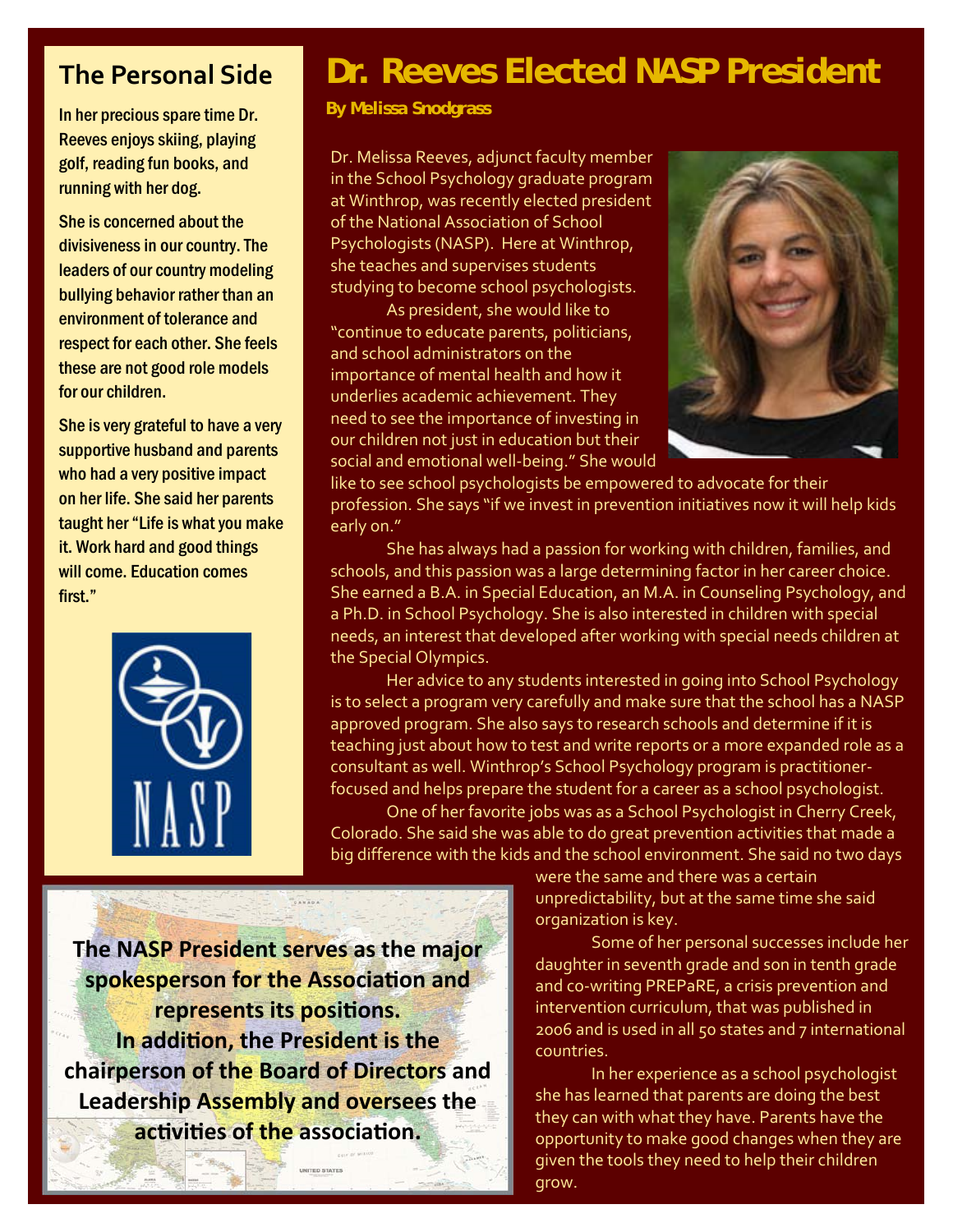# **Student Spotlight-Austin Bishoff**

By Zachary Bowman



### **When did you decide to major in psychology?**

I decided to be a psychology major back in high school. Psychology always interested me, and I thought it was the best way to utilize my skills to help people.

### **What areas within psychology interest you?**

The main area of psychology that interests me is school psychology, but I also like counseling psychology. Working with people with disabilities has encompassed much of my life and I really love it.

## **How do you think your classes now will prepare you for your future career?**

My classes have opened a doorway to my future and successful

career. My professors and the course material have given me the necessary skills and hands on experience to succeed. I know it will be a tough road ahead, but things worth having never come easy.

### **Have you done any specific volunteer or internship work in psychology?**

Yes, I had the opportunity to get an internship with the Early Autism Project, which has been amazing. Because of this opportunity I am now a line therapist working with children with autism spectrum disorders, which I have thoroughly enjoyed.

## **Ok, you have to choose one or the other, not both! Nature or Nurture?**

I know that nature does impact the psychological state of the individual, but I would have to choose nurture after developmental psychology. How we are raised and how our environment impacts our decisions greatly influences how we develop more than the biological component. Parenting styles determine if we are well adjusted or psychologically unstable individuals.

### **Any faculty members you would like to give a shout out to?**

I would have to give a shout out to Dr. Fortner‐Wood. I've had her for both developmental and advanced child development, and she is an excellent professor. She may put you to work, but her classes and course material are definitely worth the effort. I truly enjoy being a psychology major.



**Early Autism Project, Inc.**, (EAP) offers the highest quality of intensive, research‐based behavioral treatment for children and young adults between the ages of 20 months and 21 years with autism spectrum and related disorders.

EAP develops customized Applied Behavioral Analysis (ABA) therapy programs and equips each child's home, clinic or school team with the training and supervision necessary for high‐quality, consistent teaching and behavioral intervention.

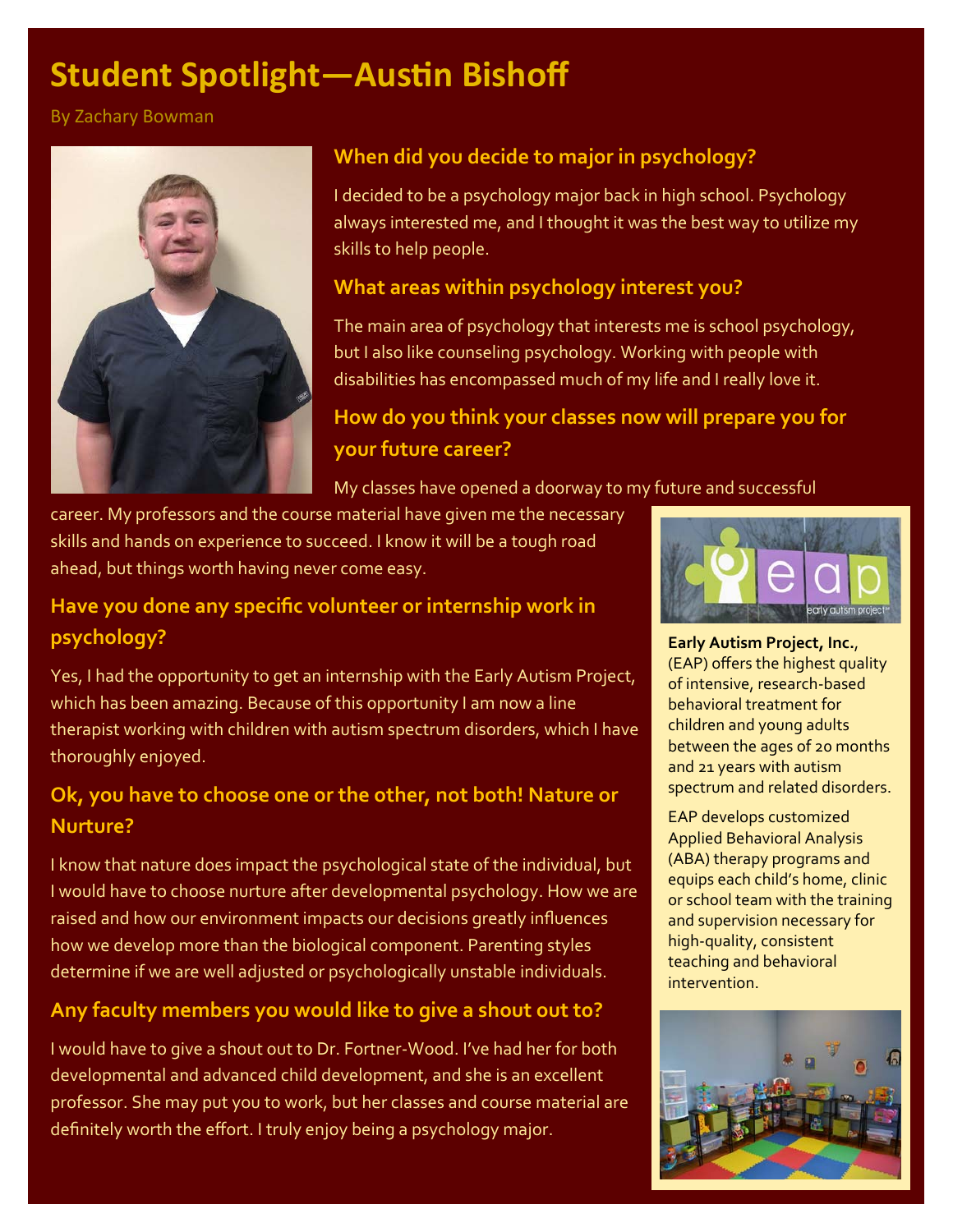

## **Get to Know Linda Mason**

By Chandler Cox

 Ms. Linda Mason is best known as the Administrative Specialist for the Psychology Department, and she is a wealth of information. If student or faculty need to know something, she's the person to ask. She has been working in the psychology department since 2009, but she has been at Winthrop since 2000. Ms. Mason previously worked in Institutional Effectiveness (Assessment) in Tillman Hall.

 Ms. Mason was born and raised in Spartanburg, SC, but she says she always knew she wanted to work at Winthrop University. When her husband was forced to relocate to Lancaster, SC for his job, she saw it as the perfect opportunity. She said that Winthrop was the first place she applied!

 When asked how Winthrop has evolved since she started here, she stated, "my first job was in accounts payable and then I worked in alumni affairs. Since then, there have been many changes in administration, but also everything is computerized now." Ms. Mason talked about how technology is now a central part of the university's fabric. When asked how she would like to see the university grow in the next ten years, she stated, "I already like it so much as it is!" She did say she would love to see more students attend Winthrop.

 When asked about her favorite part of working with the psychology department, Ms. Mason exclaimed "the faculty!" She said that she wouldn't want to work in any other department. She said that, "the faculty put so much time and energy into our students and I just want to help them in any way that I can." Ms. Mason loves working with the psychology students as well, especially the School Psychology graduate students. She says that the graduate assistants in the central office get better and better each year; the psychology department really gets the "cream of the crop." She says that the graduate students are sometimes really stressed out and she just tries to maintain a positive atmosphere and encourage them. She is a very good listener! Ms. Mason has an open‐door policy and she loves for students to stop by and chat with her! We are very fortunate to have her in our department!



## **FUN FACTS**

#### **If you could take any psychology course here at Winthrop, what would it be and why?**

Either Abnormal or Theories of Personality because they both sound really interesting!

#### **If you could paint a picture of any scenery you've seen before, what would you paint?**

I went to Alaska once on a cruise and it was beautiful! I would paint the snow-covered mountains.

#### **If you could meet anyone, living or dead, who would you meet?**

I would want to meet Billy Graham in person and ask him about his experiences.

#### **Do you have a favorite quote that inspires you?**

"For I know the plans I have for you; plans to prosper you and not to harm you, plans to give you hope and a future." Jeremiah 29:11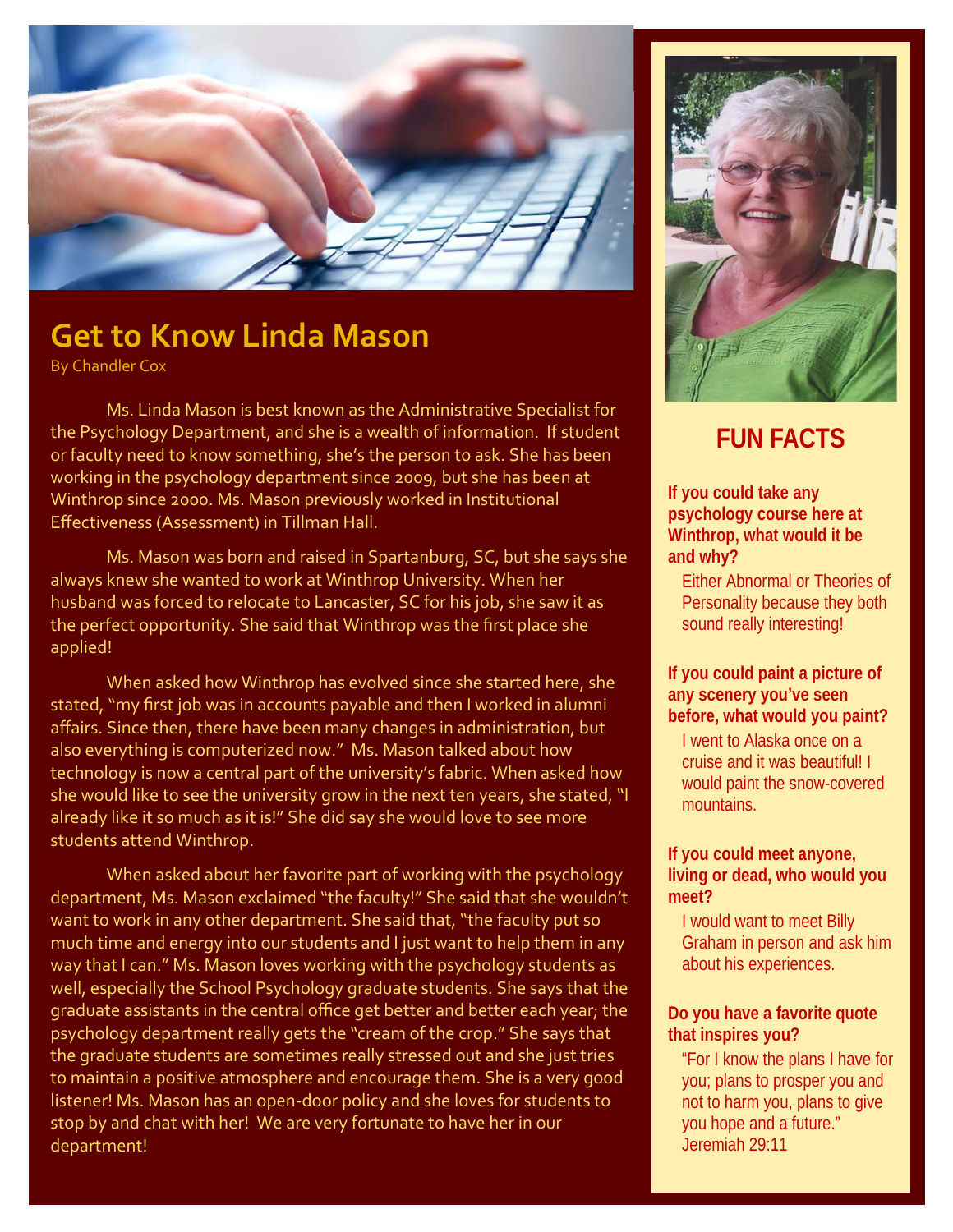# "Mental illness is nothing to be ashamed of, **but stigma and bias**<br>shame us all."

- One in four adults − approximately 61.5 million Americans − experiences mental illness in a given year
- About 9.2 million adults have co‐occurring mental health and addiction disorders.
- Approximately 26% of homeless adults staying in shelters live with serious mental illness and an estimated  $46%$  live with severe mental illness and/ or substance use disorders
- Approximately 20% of state prisoners and 21 percent of local jail prisoners have "a recent history" of a mental health condition.
- 70% of youth in juvenile justice systems have at least one mental health condition and at least 20% live with a severe mental illness.



Depression Time To Take It Seriously

# **Stepping Stones**

## Eliminating Negative Stigma on Mental Illness

By Kelsey Doucette

 Stepping Stones is an organization empowering others to take steps toward removing the negative stigma surrounding mental illness at Winthrop University. The purpose includes uplifting others' self‐esteem and worth by holding events that focus on mental health issues on campus and in the community. Stepping Stones is an interest group that was created by students who want our population to become more aware of mental health issues by getting involved and learning.

 Negative stigma towards mental illness is a very real issue for college campuses as well as the surrounding community. People with mental illness not only have to deal with their condtion, but they must also handle stereotypes and prejudices from others around them. It is important for people to understand mental illness and to learn the facts to help dispel some of the stigma.

 If you are interested in learning more about mental health issues, uncovering the facts, and what you can do to help check out the links below!

**What Is Stigma?** http://www.mentalhealth.wa.gov.au/ mental illness and health/mh stigma.aspx **Stigma and Discrimination** http://www.mentalhealth.org.uk/ help-information/mental-health-a-z/s/stigma-discrimination/ **Overcoming Stigma from Mental Illness** http:// www.mayoclinic.org/diseases‐conditions/mental‐illness/in‐depth/ mental‐health/art‐20046477

Anyone who is interested may attend an interest meeting held every Tuesday from 11am‐12pm in Owens 102. You can also contact the organization by emailing activeminds@winthrop.edu.

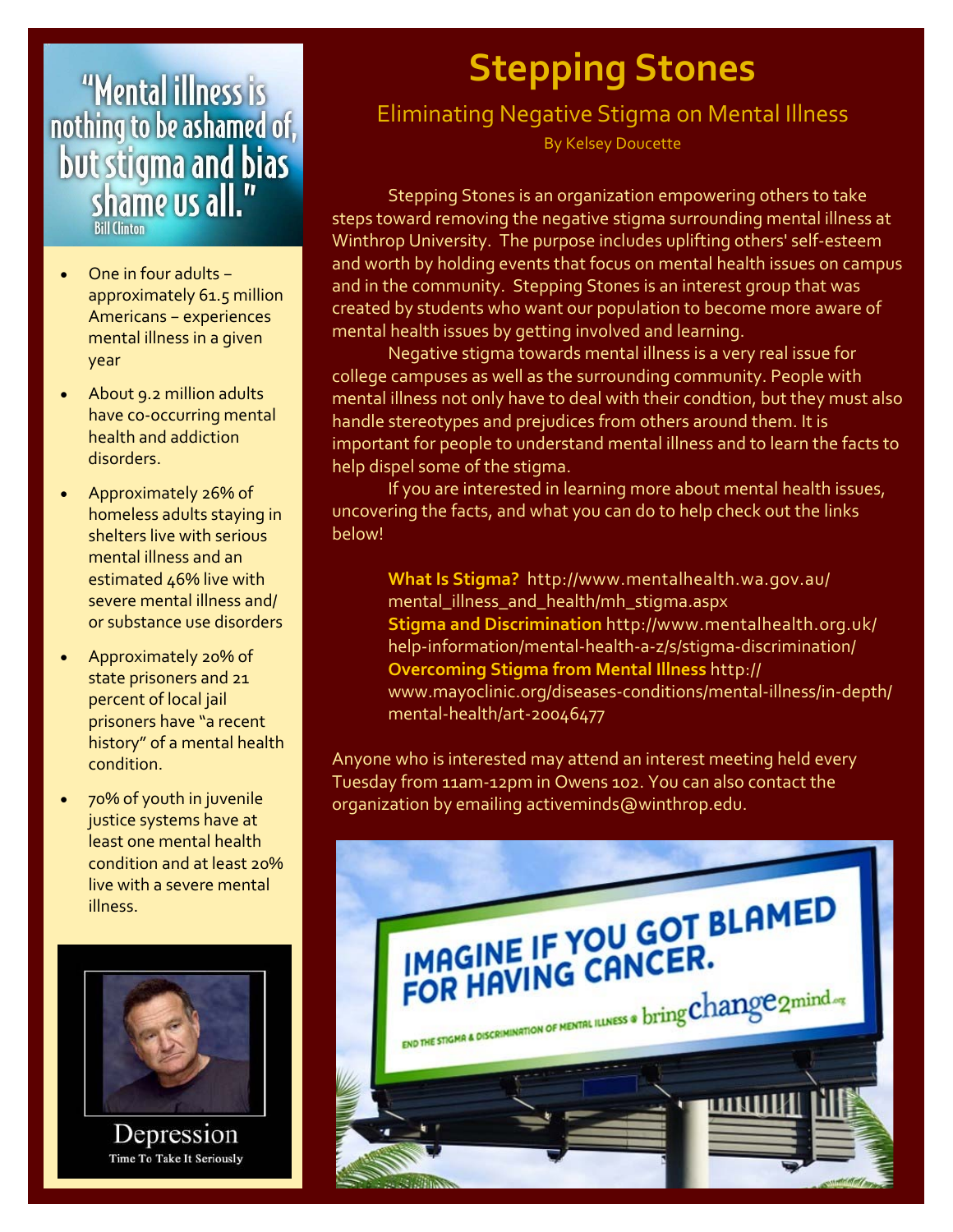## **Upcoming Research and Internship Opportunities**

By Chandler Cox



#### **Summer Intern Program University of Notre Dame Infant Studies Lab**

 The Summer Intern Program is accepting applications for an unpaid internship designed to provide hands‐on research experience to students interested in pursuing graduate work in cognitive and language development or a related field.

 The Infant Studies Lab conducts research to investigate how infants learn language and how they pick up patterns from the environment, among other research topics. Past research experience is preferred, along with basic computer skills.

 All internships will begin on June 1st for a minimum of 20 hours per week. There are 8‐week, 9‐ week and 10-week internships available.

 If you are interested, send a resume and cover letter detailing relevant coursework and research experience as well as your preference for the internship duration (e.g. 8‐week or 9‐week). All materials should be sent to the lab manager, Maddy Oswald at moswald2@nd.edu by March 15th, 2015.

#### **Critical Review of New Psychology Textbook**

 You can participate in a critical review of a new, free and open‐licensed online psychology textbook. You would be assigned two brief modules from the textbook to review.

 You will then be asked to fill out a short online survey for each section. Student reviewers will get their names included in the textbook's acknowledgments.

 Interested volunteers should contact info@nobaproject.com.





#### **Manna Project International**

The MPI Summer Intern Program gives volunteers experience working with a non‐profit and serving an underprivileged population. This year, they are sending volunteers to Ecuador and Nicaragua! Volunteers will assist in planning classes, instructing lessons and contribute to greater community development. Applications will be accepted until March 22, 2015. Social service majors are welcomed. Those interested should contact MPI Recruitment Coordinator Virginia Green at recruitment@mannaproject.org. For more information visit http://www.mannaproject.org.



#### **Yale University Infant Cognition Center**

 The Infant Cognition Center at Yale University is accepting applications for the summer internship program (June 1‐August 7, 2015). Their research focuses on social cognition in infancy.

 More information about their current research can be found at www.yale.edu/infantlab. The unpaid internship will involve a minimum commitment of 20 hours per week.

 The internship is best suited to students interested in pursuing graduate studies in developmental, social or cognitive psychology. To receive an application, please email Shelley Mackinnon at yalebaby.manager@gmail.com.